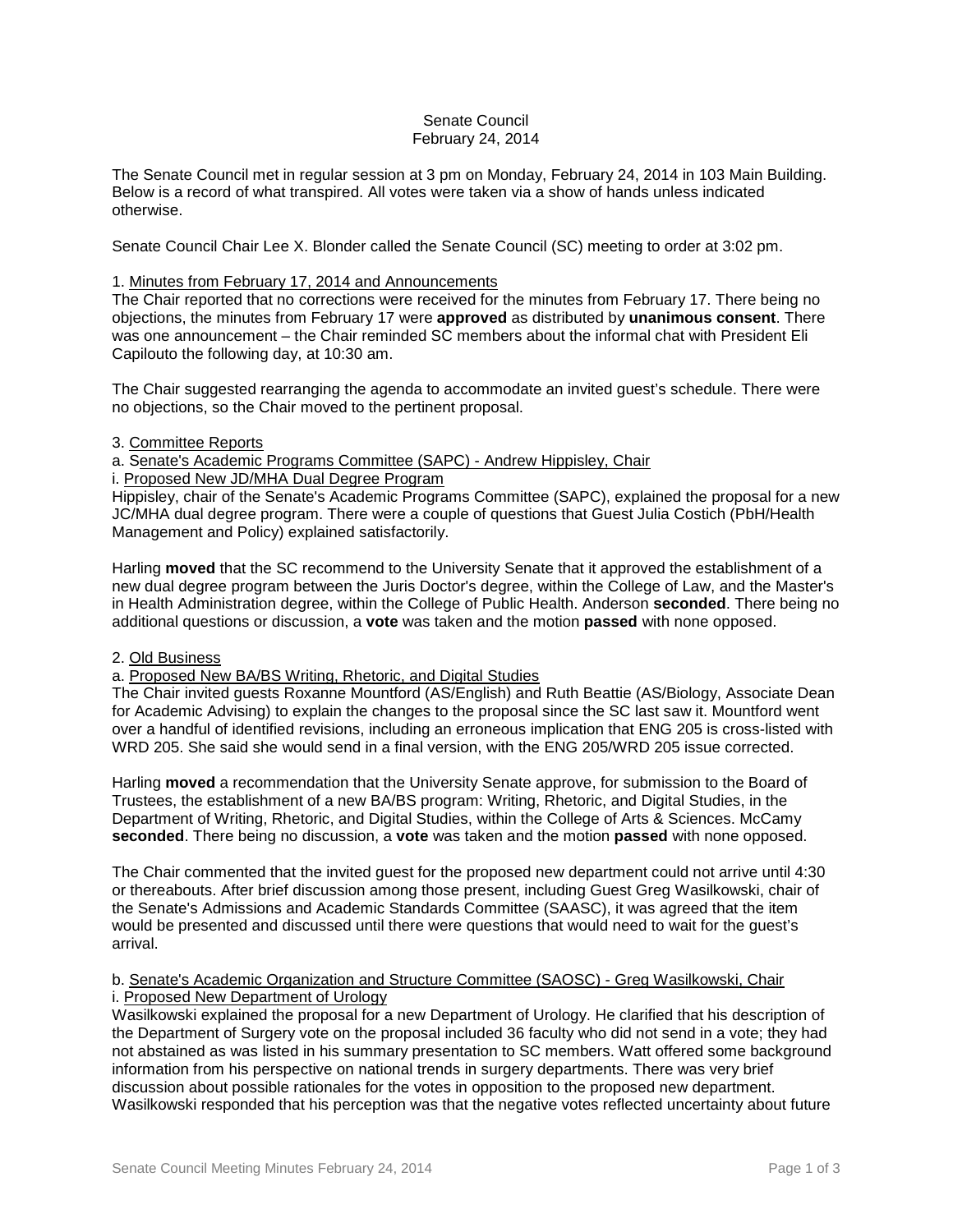uncertainties regarding administrative responsibilities, not an opposition to the proposed structural change itself.

McCormick **moved** that the SC recommend to the Senate that it endorse the establishment of the Department of Urology in the College of Medicine. Pienkowski **seconded**. A **vote** was taken and the motion **passed** with none opposed and one abstaining.

The Chair explained that the agenda item on joint conferral should wait until the arrival of an invited guest. There were no objections to moving to agenda item number eight.

#### 8. Preliminary Discussion on Faculty Evaluation of President Capilouto

The Chair led SC members in a discussion of whether or not to survey faculty campuswide, as was done last year, via a REDCAP survey to evaluate President Eli Capilouto's performance. After discussion tapered off, Watt **moved** that the SC: conduct the survey as it did last year [spring 2013]; share with President Capilouto in advance the questions in the survey for his review; and offer him the opportunity to add a question(s) if he so desires, with the understanding that SC will ultimately determine all questions that make up the survey. Day **seconded**. After additional discussion, a **vote** was taken and the motion **passed** with none opposed.

### 4. University of Kentucky-University of Louisville Joint Conferral of Executive MBA Degree (One Diploma for Graduates)

Guest Davy Jones, who also happens to chair the Senate's Rules and Elections Committee, explained the proposal to SC members. He emphasized that the program itself had already been approved by the Senate via the 10-day web transmittal process, so the next logical step is to approve the idea of one diploma jointly awarded to students. The Senate will recommend to UK's Board of Trustees that such a joint conferral is appropriate and the expectation is that both UK's and the University of Louisville's Board of Trustees will approve the joint conferral. The actual language to appear on the diploma will come to the Senate at a later date.

SC members, Jones and Guest Steve Skinner (BE/chair, Marketing and Supply Chain) engaged in a discussion about the intent of the motion, as well as possibilities for future opportunities. Anderson **moved** that the SC recommend that the Senate recommend to the Board of Trustees that it approve an institutional agreement with the University of Louisville for joint conferral of the Executive MBA. Harling **seconded**. There being no further discussion, a **vote** was taken and the motion **passed** with none opposed.

## 5. Area and Advisory Committees

SC members engaged in a lengthy discussion to identify scores of faculty nominees to serve on a variety of area and advisory committees. At the end of the discussion, Anderson **moved** to approve the nominees named during the day's meeting and Christ **seconded**. There being no objection, a **vote** was taken and the motion **passed** with none opposed.

## 6. Nominees for College of Medicine Periodic Program Review

SC members identified six faculty from diverse backgrounds for the College of Medicine Periodic Program Review.

### 7. Nominees for College Nursing Periodic Program Review

SC members identified 10 faculty from diverse backgrounds for the College of Nursing Periodic Program Review.

There being no further business to attend to, Debski **moved** to adjourn and Hippisley **seconded**. There being no objections, the meeting was adjourned at 5:07 pm.

> Respectfully submitted by Lee X. Blonder, Senate Council Chair